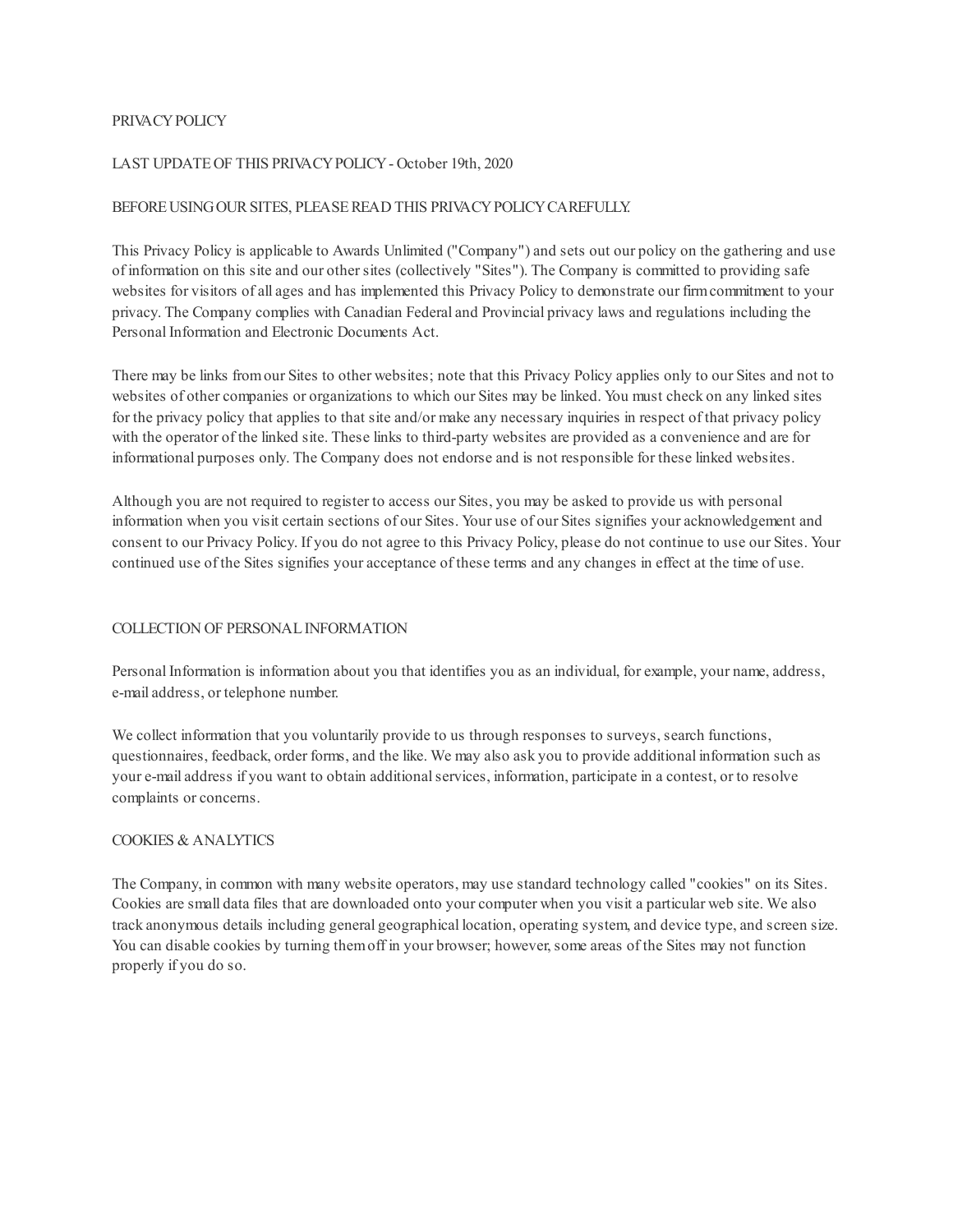### HOW DOES AWARDS UNLIMITED USE INFORMATION GATHERED ABOUT ONLINE VISITORS?

Before forwarding us any personal information, please be advised that any information gathered on our Sites may be used in the aggregate for research and development relating to our Sites and/or for future site development and, if you ask us to, to send you promotional materials. In particular, we may use information gathered about you for the following purposes: to monitor interest in our range of products and to assist us to tailor the content of our Sites to your needs by collecting information about your preferences through tracking of patterns of page views on our Sites; to create a profile relating to you in order to show you the content that might be of interest to you and to display the content according to your preferences; and, in circumstances where you have indicated that you wish to receive additional information, to send you information about us and promotional material about our products together with details of any offers we may have available fromtime to time.

# PROMOTIONALAND INFORMATIONALOFFERS

With the permission of an online visitor, information submitted at the time of registration or submission may be used for marketing and promotional purposes by the Company provided notice of this fact is made available online. If a visitor objects to such use for any reason, he/she may prevent that use, either by email request or by modifying the registration information provided. The Company uses reasonable efforts to maintain visitors' information in a secure environment. If you have submitted personal information and want to change it or opt-out, please contact us as described below.

Awards Unlimited 13024 97th St. T5E4C6 Edmonton, AB 780-475-9291 privacy@awardsunlimited.ca

#### DISCLOSUREOF INFORMATION

The Company will not disclose personal information that you provide on its Sites to any third-parties other than to a Company agent except i) in accordance with the terms of this Privacy Policy, or ii) to comply with legal requirements such as a law, regulation, warrant, subpoena or court order, and/or iii) if you are reporting an adverse event/side effect, in which case the Company may be required to disclose such information to bodies such as, but not limited to, Canadian and/or international regulatory authorities. Please note that any of these disclosures may involve the storage or processing of personal information outside of Canada and may therefore be subject to different privacy laws than those applicable in Canada, including laws that require the disclosure of personal information to governmental authorities under circumstances that are different fromthose that apply in Canada.

# PROTECTION OF CHILDREN ONLINE

The Company considers the protection of children's privacy, especially online, to be of the utmost importance. We do not knowingly collect orsolicit personal information fromchildren, nor do we knowingly allow themto become registered users of, or to request information through our Sites or help-seeking information lines.